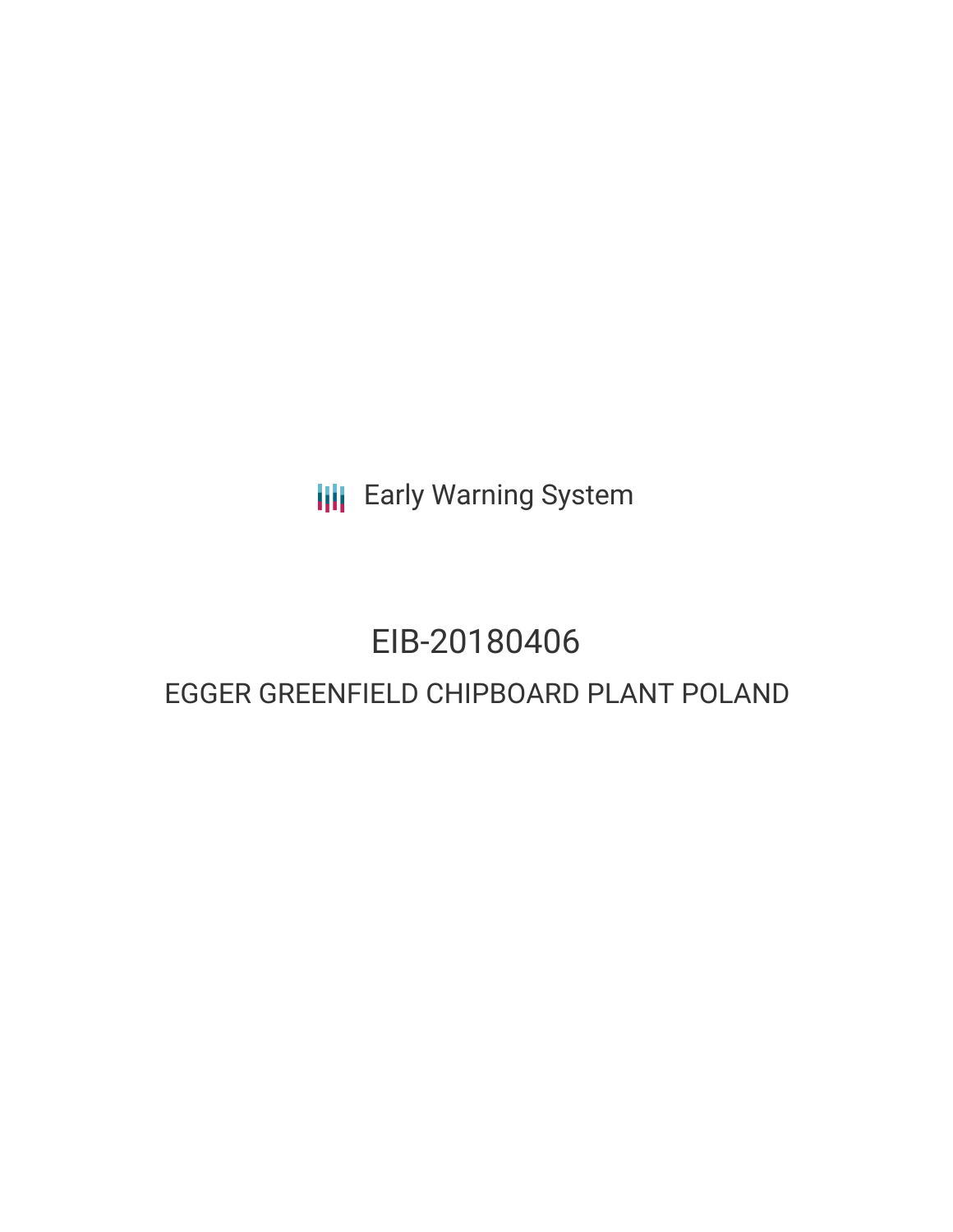#### **Quick Facts**

| <b>Countries</b>               | Poland                           |
|--------------------------------|----------------------------------|
| <b>Specific Location</b>       | Biskupiec                        |
| <b>Financial Institutions</b>  | European Investment Bank (EIB)   |
| <b>Status</b>                  | Proposed                         |
| <b>Bank Risk Rating</b>        |                                  |
| <b>Borrower</b>                | EGGER HOLZWERKSTOFFE GMBH        |
| <b>Sectors</b>                 | Construction, Industry and Trade |
| <b>Investment Type(s)</b>      | Loan                             |
| <b>Investment Amount (USD)</b> | \$173.43 million                 |
| <b>Project Cost (USD)</b>      | \$520.29 million                 |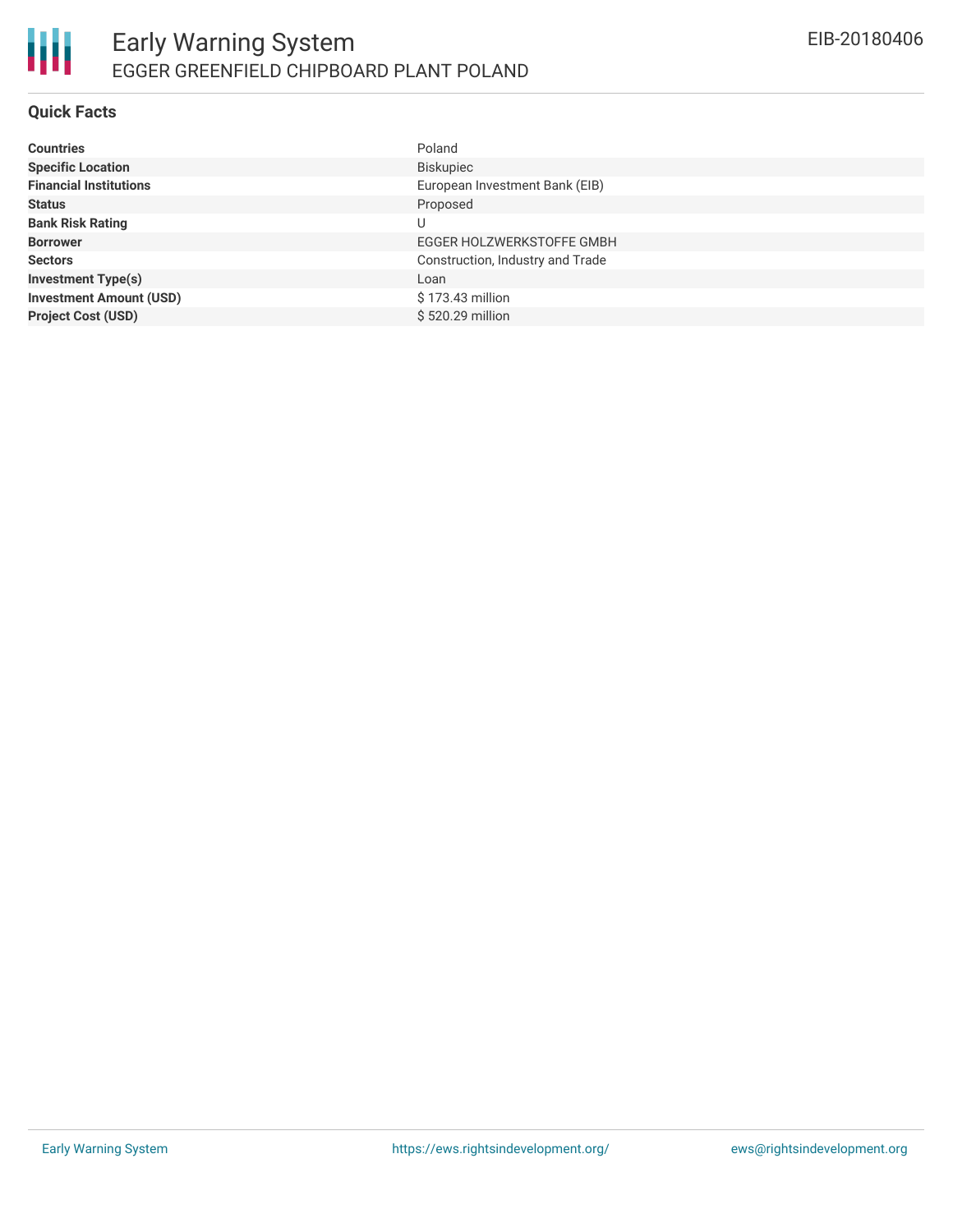

#### **Project Description**

This project provides financing to Egger Group for the development of a new advanced wood-based materials manufacturing plant in Biskupiec, Poland.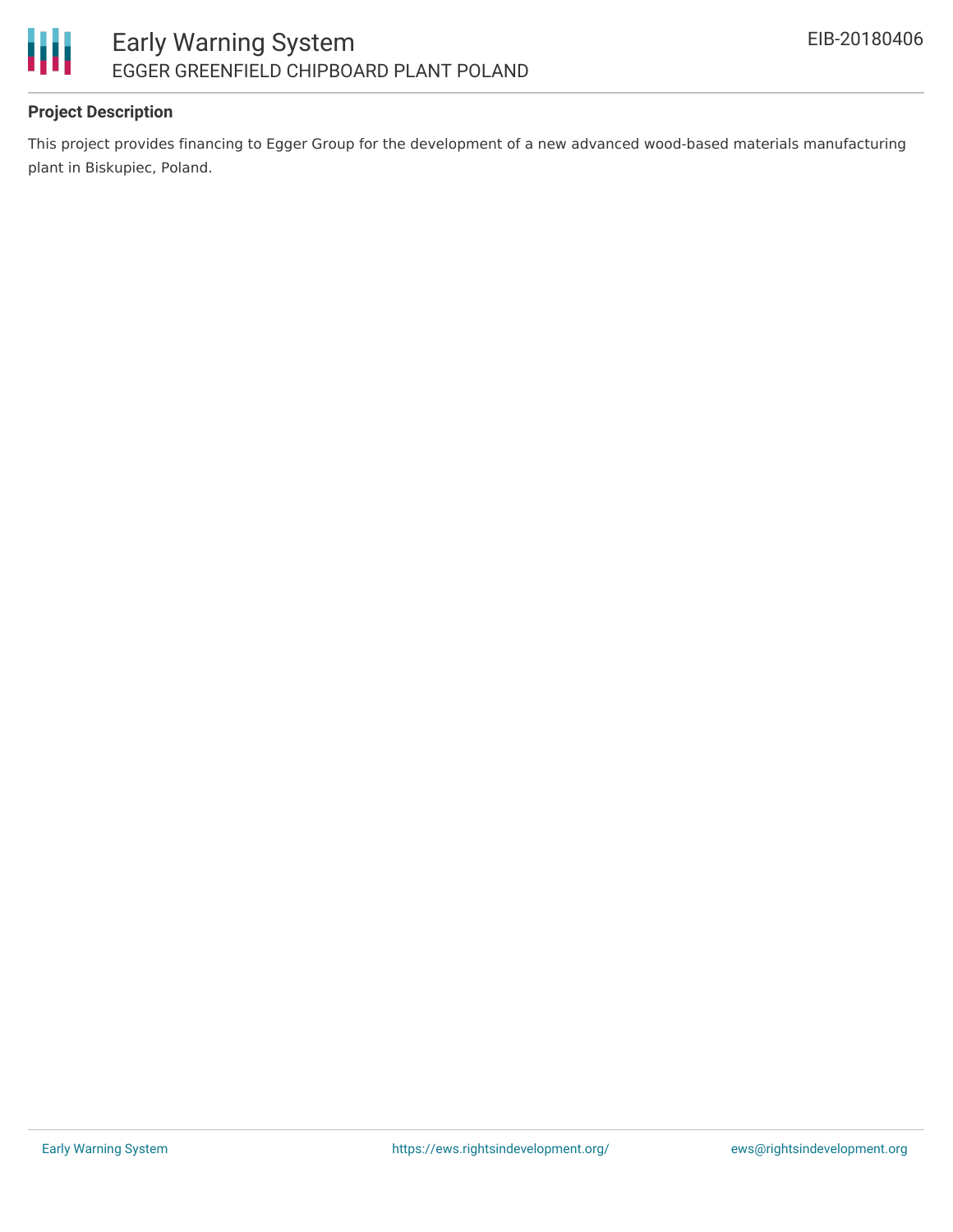# 冊

#### **Investment Description**

European Investment Bank (EIB)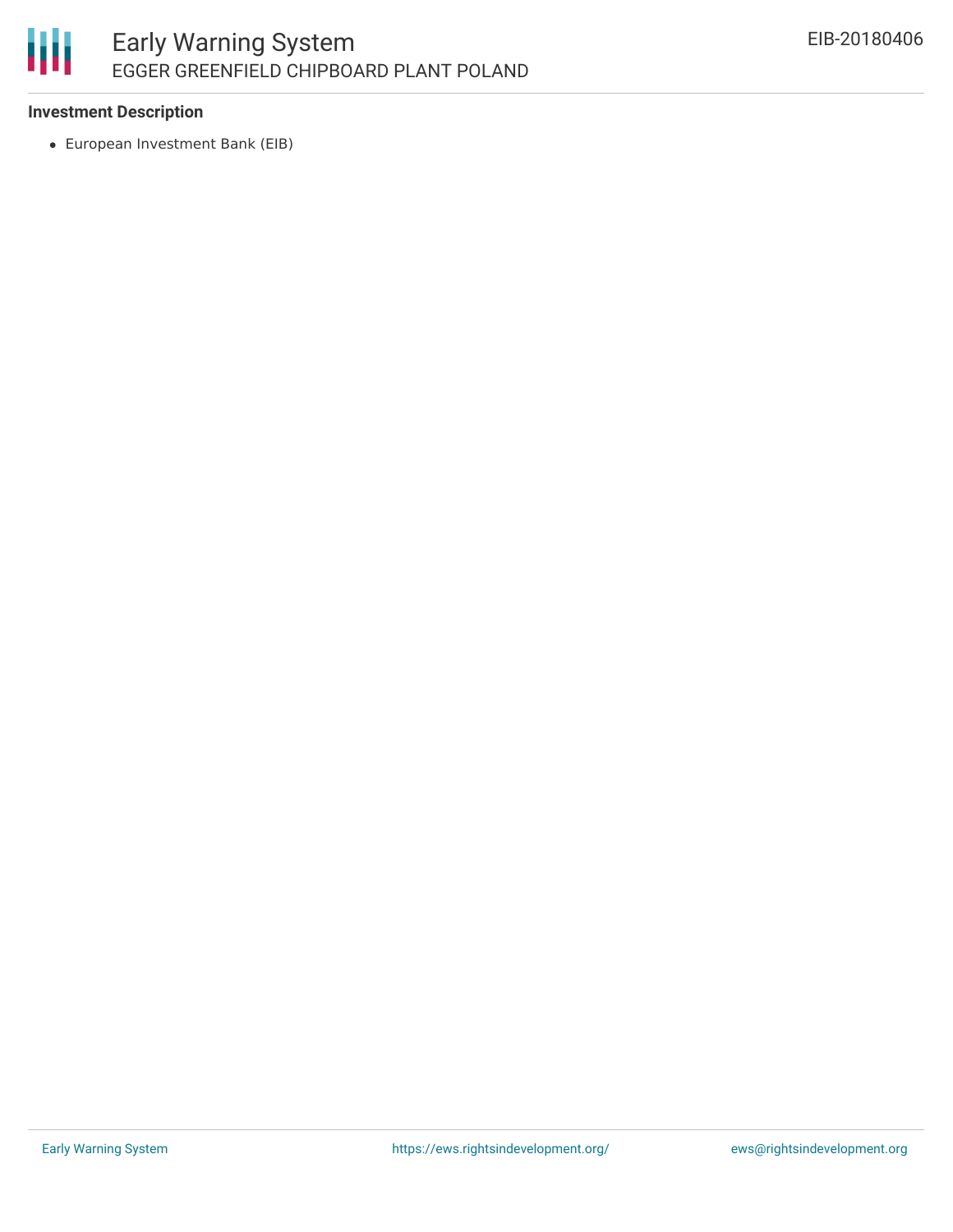## 冊

#### Early Warning System EGGER GREENFIELD CHIPBOARD PLANT POLAND

| <b>Private Actor 1</b> | <b>Private Actor</b><br>1 Role | <b>Private Actor</b><br>1 Sector | <b>Relation</b> | <b>Private Actor 2</b>    | <b>Private Actor</b><br>2 Role | <b>Private Actor</b><br>2 Sector |  |
|------------------------|--------------------------------|----------------------------------|-----------------|---------------------------|--------------------------------|----------------------------------|--|
|                        |                                | $\overline{\phantom{a}}$         | $\sim$          | Egger Holzwerkstoffe GmbH | Client                         | $\overline{\phantom{a}}$         |  |